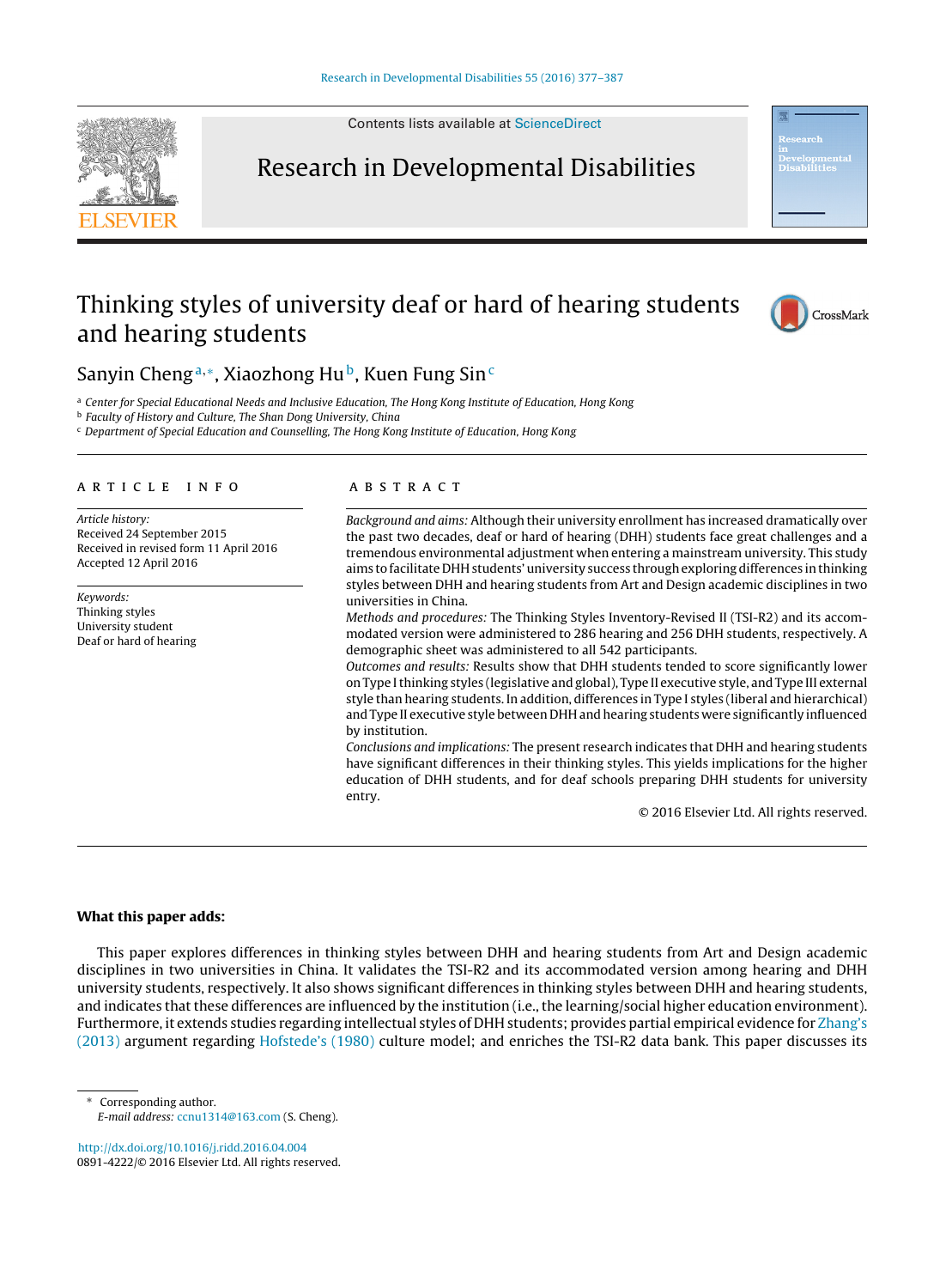limitations in relation to the participants as well as the adopted inventory, implications for higher education of DHH students and deaf schools preparing DHH students for university entry, and recommendations for future research.

#### **1. Introduction**

Although their university enrollment has increased dramatically over the past two decades, deaf or hard of hearing (DHH) students face a tremendous environmental adjustment when entering a mainstream university ([Lukomski,](#page--1-0) [2007;](#page--1-0) [Stinson,](#page--1-0) [Liu,](#page--1-0) [Saur,](#page--1-0) [&](#page--1-0) [Long,](#page--1-0) [1996\),](#page--1-0) including such problems as a high dropout rate [\(Boutin,](#page--1-0) [2008\),](#page--1-0) increased incidence of depression [\(Finley,](#page--1-0) [2013\),](#page--1-0) and loneliness [\(Lukomski,](#page--1-0) [2007\).](#page--1-0)

Three major approaches have been adopted to facilitate DHH students' university success: the ability approach (emphasizing maximal performance and stability) (e.g., [Stinson](#page--1-0) [&](#page--1-0) [Walter,](#page--1-0) [1997\);](#page--1-0) the personality approach (emphasizing typical performance and stability) (e.g., [Jambor](#page--1-0) [&](#page--1-0) [Elliott,](#page--1-0) [2005\);](#page--1-0) and, the intellectual style approach (e.g., [Richardson,](#page--1-0) [Barnes,](#page--1-0) [&](#page--1-0) [Fleming,](#page--1-0) [2004\).](#page--1-0) According to [Cronbach](#page--1-0) [\(1960\),](#page--1-0) maximal performance refers to what an individual is capable of doing, while typical performance refers to what an individual is willing (or prefers) to do. The focus of this paper is on facilitating DHH students' university success through comparing their intellectual styles with those of hearing students.

#### 1.1. Intellectual styles and their importance

To the authors' best knowledge, the earliest study of styles can be traced to [Allport](#page--1-0) [\(1937\),](#page--1-0) who introduced "styles of life" as ways of describing distinctive personality types or types of behavior. Since then, styles have been studied from different perspectives. For example, conceptualized as a subset of personality types and as intelligence. These different points of view have yielded numerous definitions, and in turn led to inconsistency and confusion [\(Leonard,](#page--1-0) [Scholl,](#page--1-0) [&](#page--1-0) [Kowalski,](#page--1-0) [1999\).](#page--1-0) In fact, the style field has been consistently criticized, not only for its definitions, but also for such issues as its various tests and lack of theory (e.g., [Coffield,](#page--1-0) [Eccleston,](#page--1-0) [Hall,](#page--1-0) [Meagher,](#page--1-0) [&](#page--1-0) [Mosely,](#page--1-0) [2004;](#page--1-0) [Peterson,](#page--1-0) [Rayner,](#page--1-0) [&](#page--1-0) [Armstrong,](#page--1-0) [2009\).](#page--1-0) Despite these criticisms, styles are still considered to be valuable and to play an important role in individuals' developmental outcomes (see details in [Peterson](#page--1-0) et [al.,](#page--1-0) [2009\).](#page--1-0) It should be noted that [Peterson](#page--1-0) et [al.,](#page--1-0) [2009](#page--1-0) is based on a survey of academics who are in the European Learning Style Information Network, so they are very likely to be in favor of the style approach.

In recent years, [Zhang](#page--1-0) [and](#page--1-0) [Sternberg](#page--1-0) [\(2005\)](#page--1-0) have reconceptualized various style labels (e.g., cognitive styles, learning styles, and thinking styles) using the general term 'intellectual styles,' which they define as individuals' preferred ways of processing information and dealing with tasks. For the sake of brevity, 'intellectual styles/style' will be hereafter referred to as 'styles/style'.

[Zhang](#page--1-0) [and](#page--1-0) [Sternberg](#page--1-0) [\(2005\),](#page--1-0) incorporating the main existing style models (e.g., [Biggs'](#page--1-0) [\(1978\)](#page--1-0) learning approaches, [Holland's](#page--1-0) [\(1973\)](#page--1-0) career personality types, and [Sternberg's](#page--1-0) [\(1997\)](#page--1-0) thinking styles), posited a threefold model in which intellectual styles are classified into three types: Type I, Type II, and Type III. Type I styles are characterized by a preference for tasks with a lower degree of structure, that can be processed in more complex and creative ways, and that allow to be performed in individuals' own way. Type II styles are characterized by a preference for tasks that have a higher level of structure, that call for simpler and more conventional ways of processing, and that demand more respect for authority. Type III styles can "manifest the characteristics of both Type I and II styles, depending on the style demands of a specific task and on an individual's level of interest in the task" ([Zhang](#page--1-0) [&](#page--1-0) [Sternberg,](#page--1-0) [2005;](#page--1-0) [p.36\).](#page--1-0)

The extant literature demonstrates that styles significantly predict different aspects of hearing students' development [\(Zhang](#page--1-0) [&](#page--1-0) [Sternberg,](#page--1-0) [2009\),](#page--1-0) including psychosocial ([Zhang,](#page--1-0) [2002a\)](#page--1-0) and cognitive development ([Zhang,](#page--1-0) [2002b\).](#page--1-0) Type I styles are often associated with more desirable human attributes, and Type II styles with less desirable [\(Zhang](#page--1-0) [&](#page--1-0) [Sternberg,](#page--1-0) [2009\).](#page--1-0)

Intellectual styles also play animportant role in DHH students' developmental outcomes. For example, studieshave shown that field independent (Type I style) DHH students perform better than field dependent (Type II style) ones on multiplechoice tests ([Davey](#page--1-0) [&](#page--1-0) [LaSasso,](#page--1-0) [1985\),](#page--1-0) and that reflective (Type I style) DHH students show better reading performance than impulsive (Type II style) ones (Moores, Weiss, & Goodwin, 1973). As another example, [Cheng,](#page--1-0) [Zhang,](#page--1-0) [and](#page--1-0) [Hu](#page--1-0) [\(2016\)](#page--1-0) found that DHH students with Type I thinking styles tend to have greater university self-efficacy than those with Type II thinking styles.

Furthermore, previous studies have indicated that intellectual styles are malleable among both hearing and DHH students. For instance, Fan, J. (2013) identified that Chinese hearing students score higher on Type I styles and lower on Type II styles after studying at university for one academic year. [Cheng](#page--1-0) [and](#page--1-0) [Zhang](#page--1-0) [\(2015\)](#page--1-0) confirmed [Fan's](#page--1-0) [\(2013\)](#page--1-0) findings, and also found that Chinese DHH students manifest increased use of both Type I and Type II styles after one year of university study.

As aforementioned, styles are important predictors for both hearing and DHH students' development in various domains, and are characterized by typical performance and degrees of malleability. These findings make studies modeled on the intellectual style approach more valuable and attractive than those taking either the ability or personality approach. Thus, it is worthwhile to extend studies on DHH students' intellectual styles through exploring and understanding the differences in styles between DHH students and hearing students.